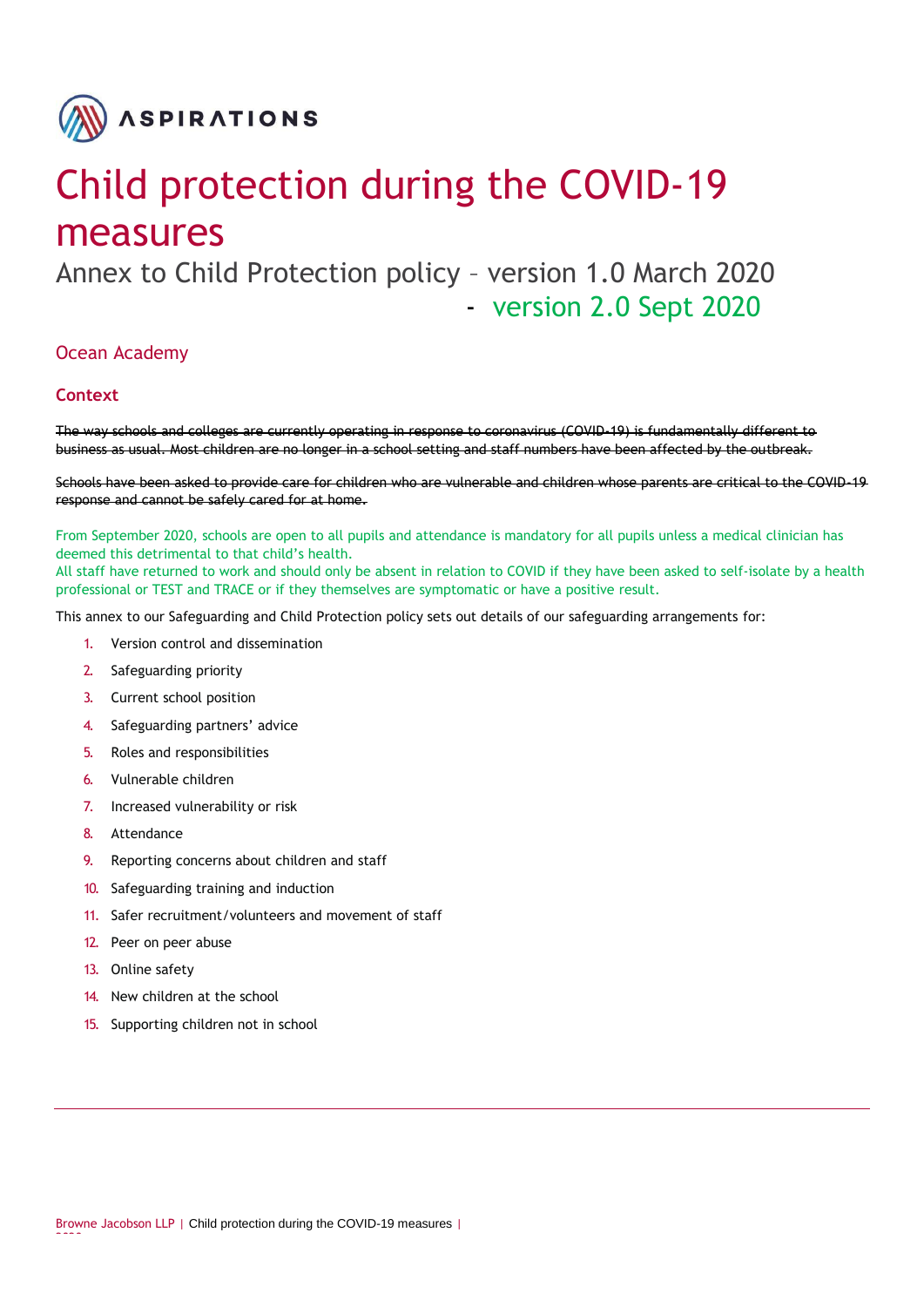## **Version control and dissemination**

This is version 2.0 of this annex. It will be reviewed by our designated safeguarding lead (DSL) or a deputy DSL on a weekly basis as circumstances continue to evolve or following updated Department for Education advice or guidance. It is available on the academy's website here<https://www.ocean-aspirations.org/about-us/policies/> and is made available to staff by email and shared on the staff safeguarding board in the staffroom.

We will ensure that on any given day all staff in attendance will be aware of who the DSL and deputy DSLs are and how staff can to speak to them. Each DSL and Deputy DSL are identified on posters around the academy also.

### **Safeguarding priority**

During these challenging times the safeguarding of all children at our school – whether they are currently at home or in attendance – continues to be our priority. The following fundamental safeguarding principles remain the same:

- the best interests of children continue to come first
- if anyone in our school has a safeguarding concern, they will act immediately
- a designated safeguarding lead (DSL) or deputy DSL will always be available
- no unsuitable people will be allowed to gain access to children
- children should continue to be protected when they are online.

### **Current school position**

- *Ocean Academy is open to children of key workers and those who are vulnerable throughout term time.*
- *Ocean Academy is open to children of key workers in holiday time.*
- *Ocean Academy is open to all pupils.*
- *At all times, designated staff make contact with vulnerable families depending on need. These members of staff are also in contact with outside professionals inc. social care, family outreach, police etc.*
- *Staff continue to follow all safeguarding procedures and adhere to KCSIE.*
- *Online safety support is emailed to parents regularly and is displayed on the school website, Twitter feed and Facebook page.*
- *Safeguarding induction for new members of staff and visitors is robust.*

All staff attending on site from outside our school will complete an induction to ensure they are aware of safeguarding risks and know how to act if they have concerns.

#### **Safeguarding partners' advice**

We continue to work closely with our three safeguarding partners, and we will ensure this annex is consistent with their advice. This will include expectations for supporting children with education, health and care (EHC) plans, the local authority designated officer and children's social care, reporting mechanisms, referral thresholds and children in need. The current advice is below.

| below as receive:<br><b>Virtual Schools</b> |  |
|---------------------------------------------|--|
| School Watch                                |  |
| <b>BCP Family Information Directory</b>     |  |
| <b>DFE</b>                                  |  |
| <b>BCP Safeguarding Forum</b>               |  |

2020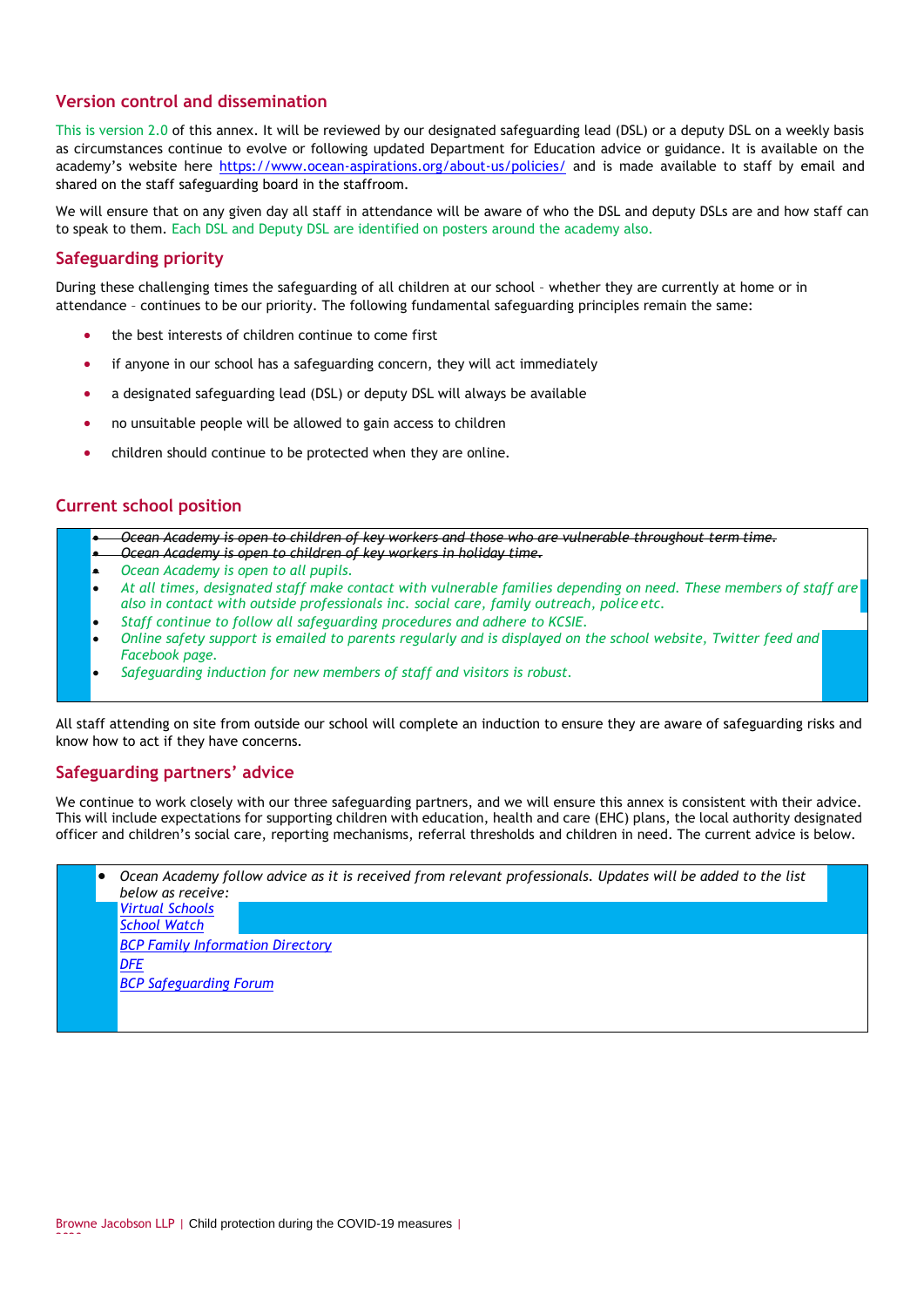## **Roles and responsibilities**

The roles and responsibilities for safeguarding in our school remain in line with our Safeguarding and Child Protection Policy.

If possible, our DSL and at least one deputy DSL will be available on site during the school day. Where this is not possible, we will:

- have a trained DSL or deputy DSL available by phone and/or online video; or
- ensure we have access to the Trust's trained Safeguarding Lead by phone and/or online video.
- We have increased our number of DSLs by 3 members of staff (Total now 5) to try to ensure there is a DSL on site at all times.

Where our DSL or a deputy DSL cannot be on site, then in addition to one of the above options we will also ensure a senior leader from the school takes responsibility for co-ordinating safeguarding on site.

**The designated safeguarding lead (DSL) for child protection is** J Quarrie Contact

details: email: [jquarrie@ocean-aspirations.org](mailto:jquarrie@ocean-aspirations.org) tel:01202606888 **The The deputy** 

**designated lead(s) is/are** A Simpson

Contact details: email[: ac-simpson@ocean-aspirations.org](mailto:ac-simpson@ocean-aspirations.org) tel: 01202606888

**The deputy designated lead(s) is/are** R Richardson

Contact details: [email:rrichardson@ocean-aspirations.org](mailto:rrichardson@ocean-aspirations.org) tel: 01202606888

**The deputy designated lead(s) is/are** L Tharme

Contact details: [email:ltharme@ocean-aspirations.org](mailto:rrichardson@ocean-aspirations.org) tel: 01202606888

**The deputy designated lead(s) is/are** C Beedie

Contact details: [email:cbeedie@ocean-aspirations.org](mailto:rrichardson@ocean-aspirations.org) tel: 01202606888

**Aspirations Safeguarding Lead is** Mandy Lancy Contact details: email [mandylancy@aspirationsacademies.org](mailto:mandylancy@aspirationsacademies.org) tel: 07921 393431

**Aspirations safeguarding Governor** for Ocean is Kate Redman

kateredman@aspirationsacademies.org

## **Vulnerable children**

Vulnerable children include those who have a social worker and those children and young people up to the age of 25 with education or health care (EHC) plans.

Those who have a social worker include children who have a child protection plan and those who are looked after by the local authority. A child may also be deemed to be vulnerable if they have been assessed as being in need or otherwise meet the definition in section 17 of the Children Act 1989.

There is an expectation that vulnerable children who have a social worker will attend school, so long as they do not have underlying health conditions that put them at risk. Where a parent does not want their child to attend school, and their child is considered vulnerable, we will discuss this with the social worker and explore the reasons for this directly with the parent.

Those with an EHC plan will be risk-assessed and will come to school full time as appropriate from September 2020 in consultation with the local authority and parents to decide whether they need to continue to be offered a school place in order to meet their needs, or whether they can safely have their needs met at home.

As necessary, carers, therapists or clinicians will visit school to provide any essential services. COVID restrictions and risk assessments will guide how this is put into practice. Many children and young people with EHC plans can safely remain at home.

We will welcome our vulnerable children and young people to attend school, including remotely if needed - especially if a pupil / family has been instructed to self-isolate.

Senior leaders in our school, especially the DSL (and deputies) know who our most vulnerable children are, and they have the flexibility to offer a place to those on the edge of receiving children's social care support.

Browne Jacobson LLP | Child protection during the COVID-19 measures | 2020 We will continue to work with children's social workers and the local authority virtual school head (VSH) for looked-after and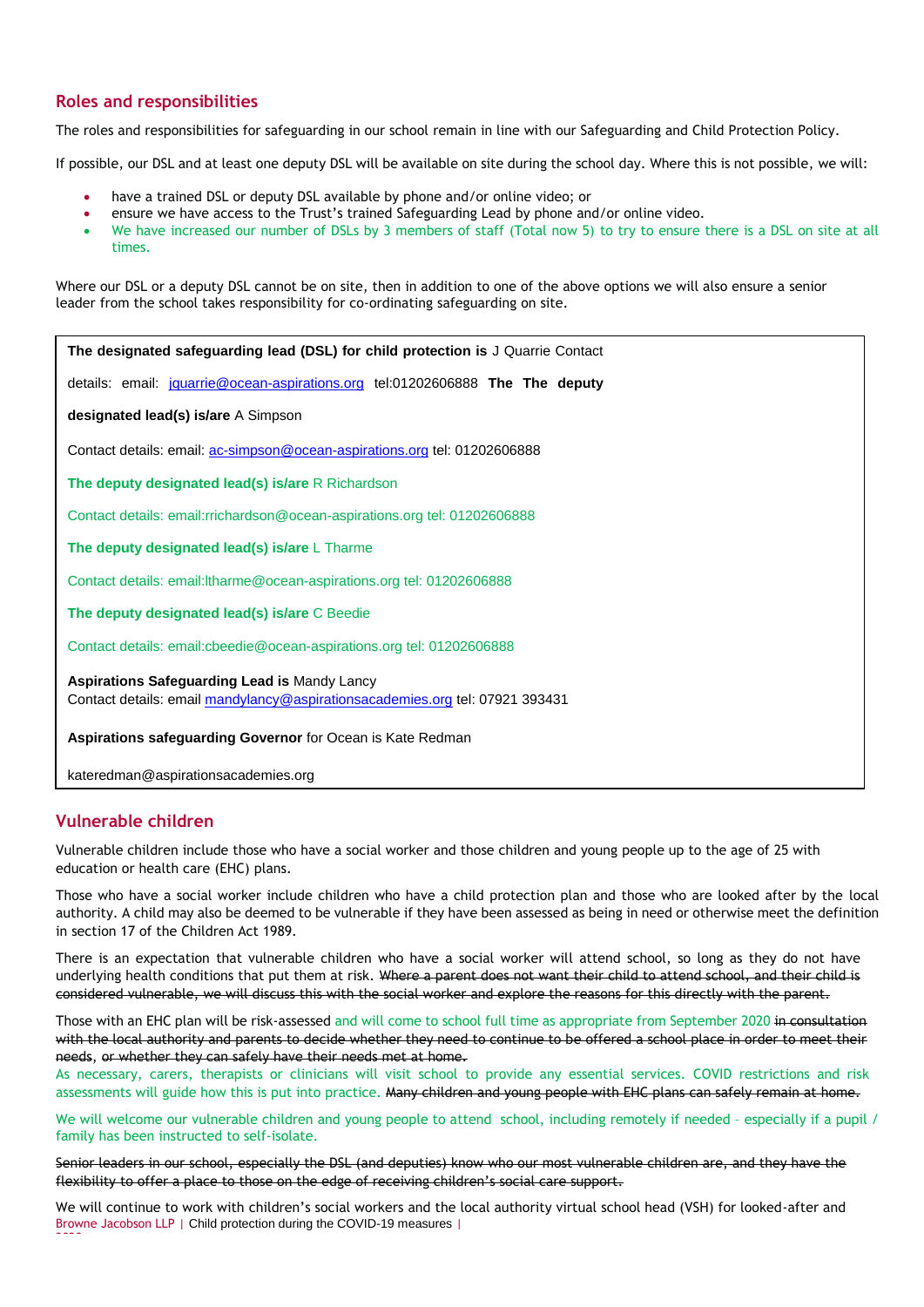previously looked-after children.

#### We will continue to monitor the family situation for vulnerable pupils where self-isolation is enforced.

#### **Increased vulnerability or risk**

Negative experiences and distressing life events, such as the current circumstances, can affect the mental health of pupils and their parents. Staff will be aware of this in setting expectations of pupils' work. where they are at home. Where we are providing for children of critical workers and vulnerable children on site, we will ensure appropriate support is in place for them.

Our staff will be aware of the mental health of [children a](https://safeguarding.network/safeguarding-resources/specific-risks-children-additional-needs/mental-health/)nd their [parents and carers a](https://safeguarding.network/safeguarding-resources/parental-issues/parental-mental-ill-health/)nd will contact the DSL or a deputy if they have any concerns.

#### **Attendance**

From September 2020, all pupils are expected to attend school daily. Where this does not happen, we will follow our attendance procedure and attempt to contact the family. If contact cannot be made, the DSL or a deputy DSL will be informed. The attendance lead in school (Mrs Richardson) will contact the academy / BCP attendance worker who will give advice / contact the family.

The DSL or a deputy will attempt to contact the parents through various methods, such as telephone, email. If contact cannot be made or if the DSL or a deputy DSL deems it necessary, we will undertake a home visit or ask an appropriate agency to do so. A risk assessment will be carried out before any such visit is made to ensure staff the family are not put at risk.

Where a vulnerable child does not attend school, we will notify their social worker or contact MASH for advice.

#### **Reporting concerns about children or staff**

The importance of all staff acting immediately on any safeguarding concerns remains. Staff will continue to follow our Child Protection and safeguarding procedures [https://ocean.academies.aspirationsacademies.org/wp](https://ocean.academies.aspirationsacademies.org/wp-content/uploads/sites/6/2020/03/safeguarding-policy-2019.pdf)[content/uploads/sites/6/2020/03/safeguarding-](https://ocean.academies.aspirationsacademies.org/wp-content/uploads/sites/6/2020/03/safeguarding-policy-2019.pdf) [policy-2019.pdf](https://ocean.academies.aspirationsacademies.org/wp-content/uploads/sites/6/2020/03/safeguarding-policy-2019.pdf) and advise the DSL of any concerns they have about any child, including those who are not attending school.

The varied arrangements in place as a result of the COVID-19 measures do not reduce the risks that children may face from staff. As such, it remains extremely important that any allegations of abuse made against staff attending our school are dealt with thoroughly and efficiently and in accordance with our Allegations Against Staff procedures <https://ocean.academies.aspirationsacademies.org/wp-content/uploads/sites/6/2020/03/safeguarding-policy-2019.pdf>

[https://ocean.academies.aspirationsacademies.org/wp-content/uploads/sites/6/2019/11/3\\_634\\_aspirations-whistleblowing](https://ocean.academies.aspirationsacademies.org/wp-content/uploads/sites/6/2019/11/3_634_aspirations-whistleblowing-policy-2019-sep-19.pdf)[policy-2019-sep-19.pdf](https://ocean.academies.aspirationsacademies.org/wp-content/uploads/sites/6/2019/11/3_634_aspirations-whistleblowing-policy-2019-sep-19.pdf)

#### **Staff training and induction**

Government guidance states that our trained DSLs and deputy DSLs will be classed as trained even if they cannot receive their training due to COVID. However from September 2020, all DSLs and Deputy DSLs have received their refresher training as needed. This has been through on line courses or through our safeguarding INSET in September 2020.

All current school staff have received safeguarding training and have read Part One and Annex A of Keeping Children Safe in Education. When new staff are recruited or volunteers join us, they will receive a safeguarding induction in accordance with our Safeguarding and Child Protection Policy.

If staff from another setting attend the school site then, in line with government guidance, we will not undertake any additional safeguarding checks if the setting providing those staff confirm that:

- the individual has been subject to an enhanced DBS and children's barred list check and, that in the opinion of that setting, nothing resulted from those checks that provided any caused for concern
- there are no safeguarding investigations into the conduct of that individual
- the individual remains suitable to work with children.

#### **Safer recruitment/volunteers and movement of staff**

It remains essential that people who are unsuitable are not allowed to enter the children's workforce or gain access to children.

When recruiting new staff, we will continue to follow our Safer Recruitment policy (this can be requested from the academy office.

In response to COVID-19, the Disclosure and Barring Service (DBS) has made changes to its guidance on standard and enhanced DBS ID checking to minimise the need for face-to-face contact.

Browne Jacobson LLP | Child protection during the COVID-19 measures | 2020 We are not currently accepting volunteers in our academy.